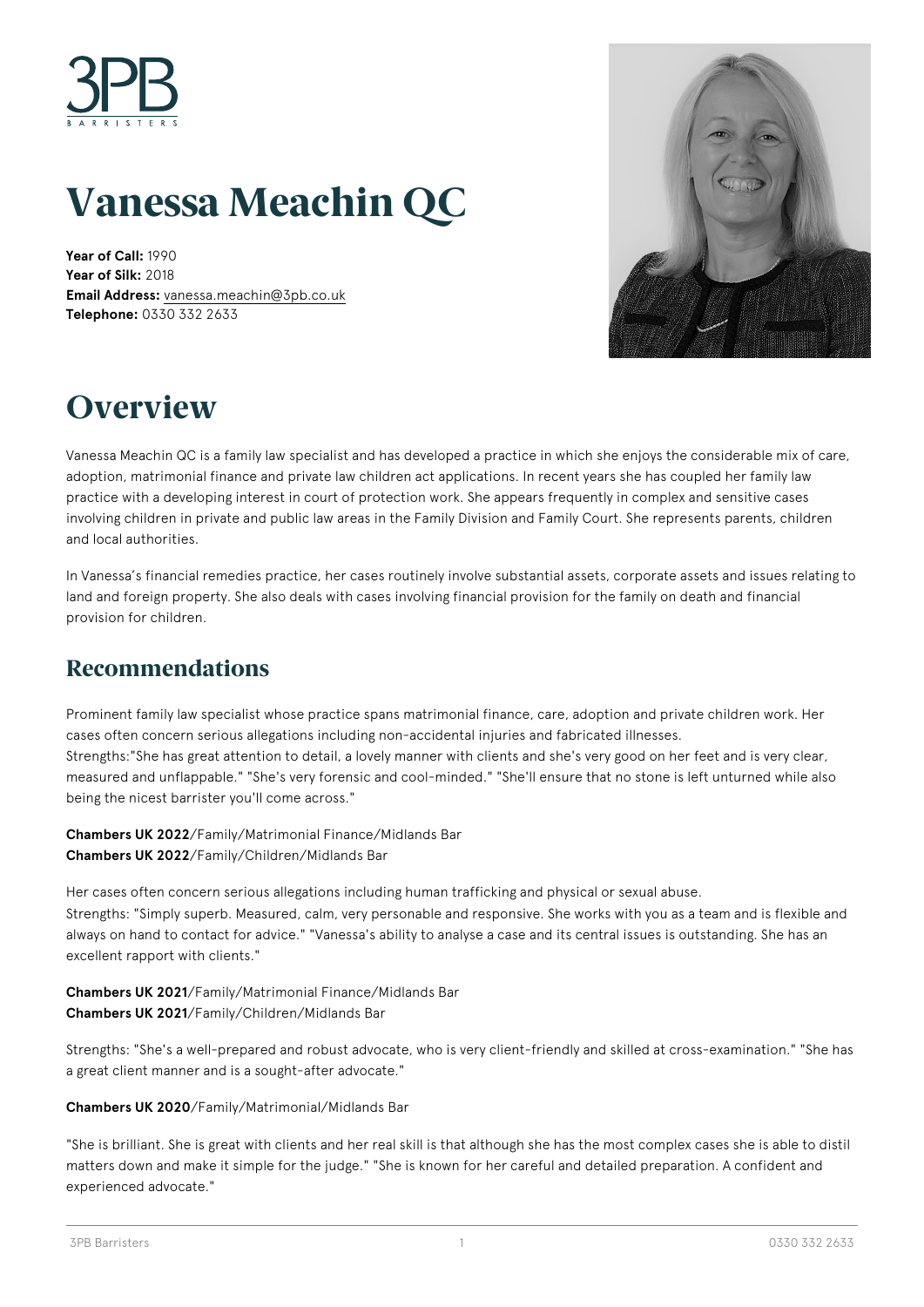#### **Chambers UK 2019**/Family/Matrimonial/Midlands Bar

Recent cases have concerned serious allegations of physical and sexual abuse, as well as the death of a child. Strengths: "A well-prepared and robust advocate, who is very client-friendly and skilled at cross-examination. Her star is in the ascendancy." "Equally excellent at matrimonial finance and child care work."

**Chambers UK 2018**/Family/Matrimonial/Midlands Bar

Strengths: "Absolutely excellent, her preparation is second to none and her advocacy is excellent." "Forensic, detailed and good with clients."'

**Chambers UK 2017**/Family/Matrimonial/Midlands Bar

'Continually gives a first class service to clients.'

**Chambers UK 2016**/Family/Matrimonial/Midlands Bar

'hailed for her committed and dogged approach and clients are particularly pleased to find a barrister who fights their corner with such vigour. Her practice encompasses care, matrimonial finance and private law children act applications'

**Chambers UK 2013**/Family/Matrimonial/Midlands Bar

'draws praise as an excellent and knowledgeable barrister who is really good with clients and court staff. Her broad experience allows her to undertake work relating to child care and adoption as well as matrimonial finance'

**Chambers UK 2012**/Family/Matrimonial/Midlands Bar

'She specialises in high net worth ancillary relief and has particular experience in cases involving business assets' and 'her knowledge, experience and gravitas puts clients at ease'

**Chambers UK 2011**/Family/Matrimonial/Midlands Bar

'Vanessa is a stellar advocate with an unerring ability to distill the most complex of cases into an easily digested, straightforward, and persuasive narrative.'

**Legal 500 2022**/Divorce and Financial Remedy/Leading Silks/Midlands Circuit

'Vanessa is a stellar advocate with an unerring ability to distill the most complex of cases into an easily digested, straightforward, and persuasive narrative.'

**Legal 500 2022**/Child Law (public and private)/Leading Silks/Midlands Circuit

'A brilliant advocate whose knowledge and application of the law is first-class.'

**Legal 500 2021**/Child Law (Public and Private)/Leading Silks **Legal 500 2021**/Divorce and Financial Remedy/Leading Silks

'An outstanding advocate who provides awe-inspiring written work.'

**Legal 500 2020**/Family and children/Leading Silks

'A stellar advocate.'

**Legal 500 2018/19**/Family and children/Leading Juniors (Vanessa Meachin took silk in 2018)

'An unyielding and concise litigator.'

**Legal 500 2017**/Family and children/Leading Junior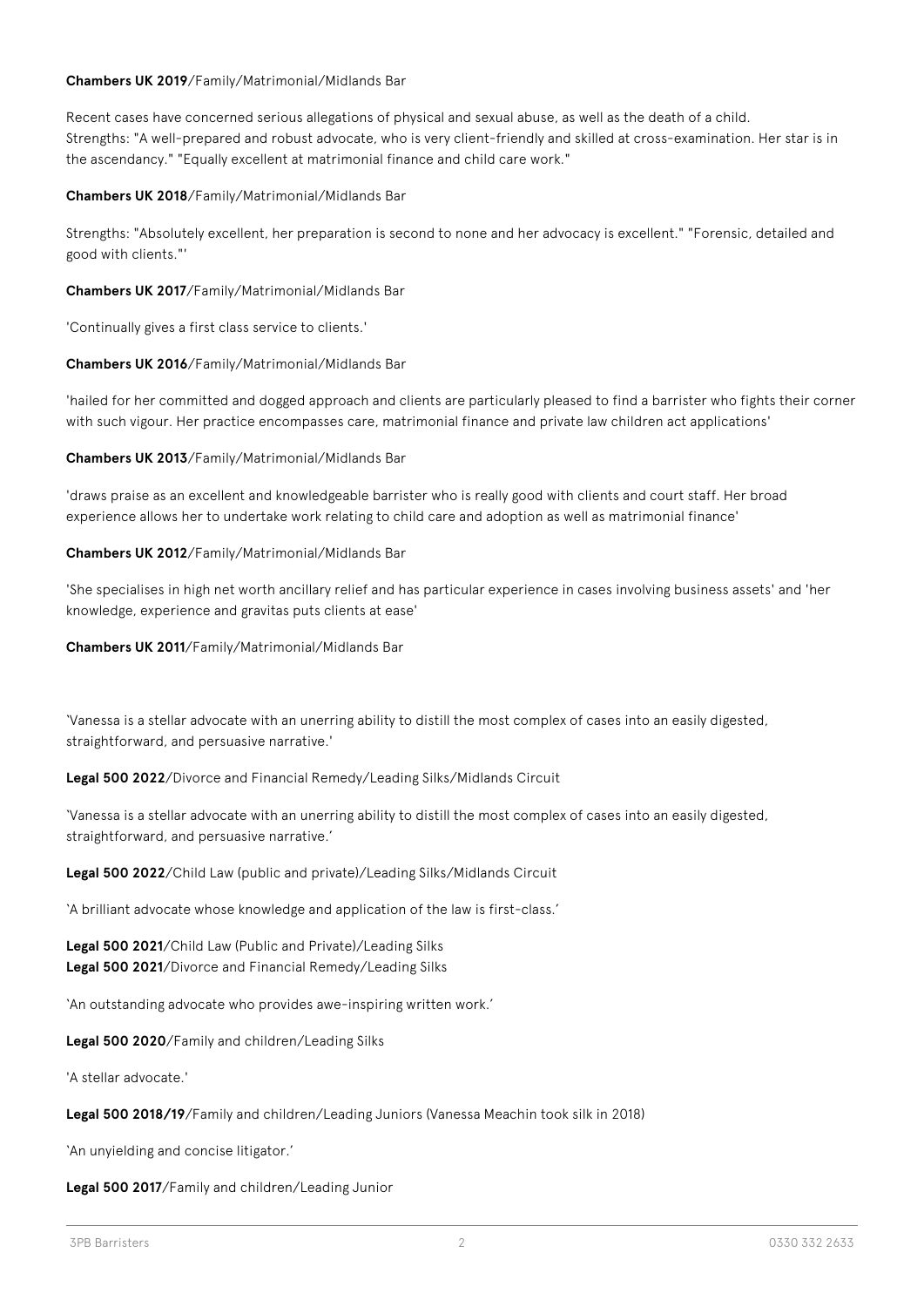'Her practice spans care, adoption, finance and private law children cases'

**Legal 500 2016**/Family and children/Leading Junior

'The "client-friendly" Vanessa Meachin has an "encyclopaedic knowledge of the law"'

#### **Legal 500 2013**

'a strong advocate who also has a keen eye for settlement opportunities'

#### **Legal 500 2012**

'...sensible approach often assists settlement but she is prepared for a contest if necessary'

#### **Legal 500 2011**

'Vanessa Meachin consistently delivers quality advice and representation in a personable but business-like manner'

#### **Legal 500 2010**

'A well-prepared and robust advocate, very client friendly and skilled at cross examination', 'she does everything in family law and handles it brilliantly'

#### **Thomson Reuters Report 2017**

### **Academic qualifications**

• LLB (Hons)

### **Professional qualifications & appointments**

Recorder (2009) - South Eastern Circuit

### **Professional bodies**

- Association of Lawyers for Children
- Family Law Association
- Legal Committee member of British Agencies for Adoption and Fostering.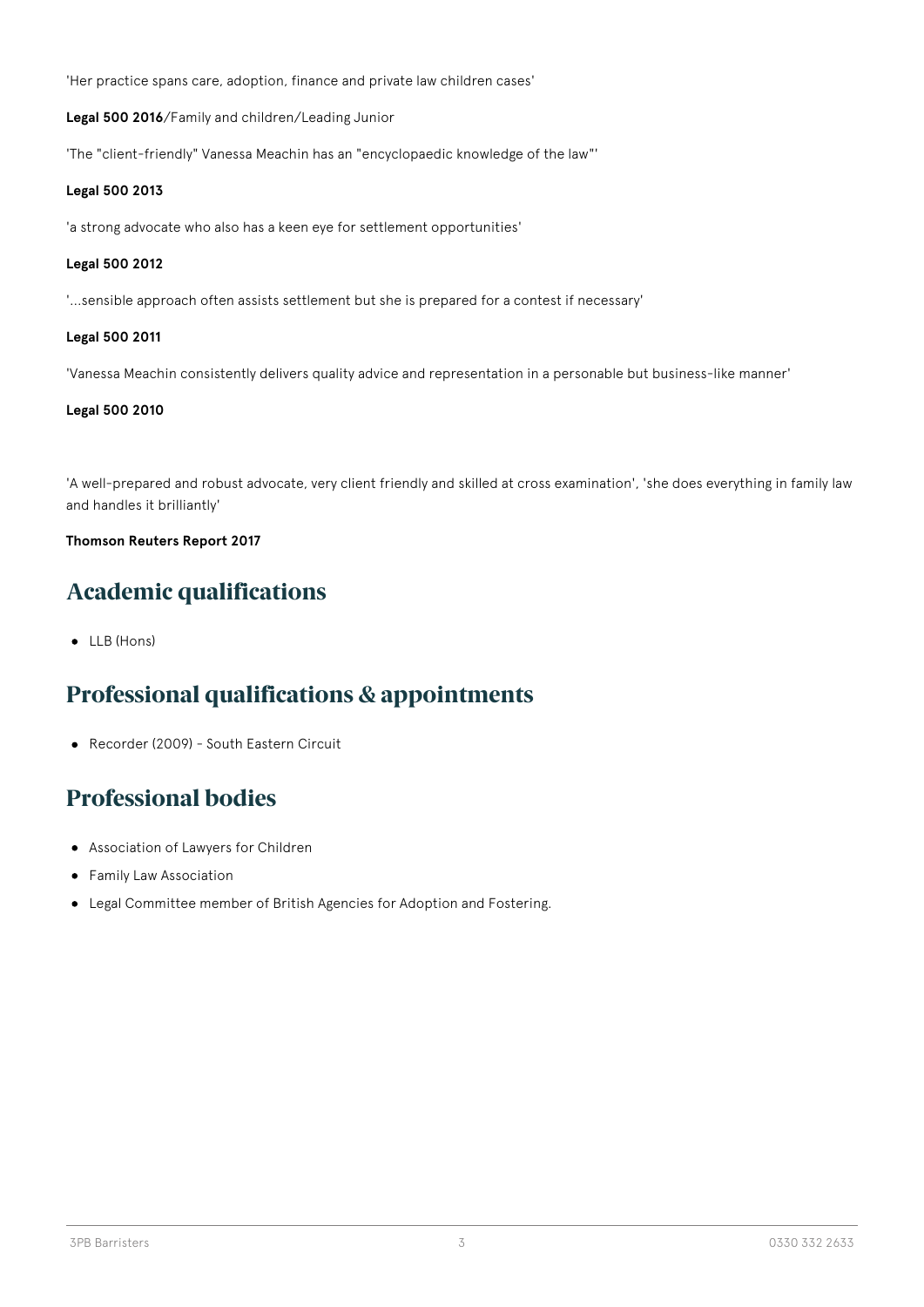## **Expertise**

### **Family**

Vanessa was called in 1990. She is a family law specialist and has developed a practice in which she enjoys the considerable mix of care, adoption, family finance and private law children act applications. She has appeared in the Court of Appeal at regular intervals in her career. Since 2009 she has been a Recorder on the South Eastern Circuit (Family and Civil). She is a pupil supervisor and regular speaker at seminars. She is a member of ALC, CoramBaaf and FLBA. She is an affiliate member of Resolution. She accepts instructions under direct access.

#### **Recent cases:**

- X County Council -and- BE(1) AD (2) CD (BY HER CHILDREN'S GUARDIAN) (3) [2021] EWFC 112
- Lancashire County Council -v- M (1) F (2) and C (3 By his Children's Guardian) [2020] EWFC 43
- W (A Child) [2019] EWCA Civ 1966
- RE B (A Child) (Post-Adoption Contact) [2019] EWCA Civ 29
- Re M (Children) (Suspected Trafficking Competent Authority) [2017] EWFC 56
- Re D + Ors (Children) 2017 EWFC B87
- Re C (a child) [2016] EWFC B110
- Re D (Appeal: Procedure: Evidence) [2015] EWCA Civ 409/ [2016] 1 FLR 249
- $\bullet$  Re D [2015] All ER (D) 136
- A local Authority V AB and others [2015] All ER (D) 14
- Re K (Wardship: Publicity) [2014] 1 FLR 548
- Re K (Wardship: Publicity) (No 2) [2013] EWHC 3748 (Fam)/[2014] 2 FLR 310
- A Local Authority v X and a Child [2013] EWHC 3274 (Fam)/ [2014] 2 FLR 123
- Re K (A child: Therapy) [2013] All ER (D) 367
- Re W (a child) (removal at birth: contact) [2013] All ER (D) 254
- Birmingham City Council v AG and A [2009] EWHC 3720 (Fam)/[2010] 2 FLR 580
- Re R (Placement order) [2007] EWHC 3031 (Fam) [2008] 1 FLR 1259
- Re B (Appeal: lack of reasons) [2003] EWCA Civ 881/ [2003] 2 FLR 1035
- Re G (Leave to Appeal: Jurisdiction) [1999] 1 FLR 771

#### **Care and adoption**

Vanessa is experienced in complex public law cases under the children and adoption legislation. She has 26 years of experience of appearing for parents, other relatives, local authorities and children. She routinely appears in the High court in relation to cases relating to the death of a child by various mechanisms (including shaking, suffocation, possible consumption of drugs or infection caused by starvation). In other cases, where the child has not died, she has considerable experience of allegations of serious physical abuse (burns, bruising, head injuries, multiple fractures and attempted suffocation) sexual abuse (parent and or sibling), emotional abuse (including allegations of demonic possession), neglect, domestic violence and factitious illness. These cases will routinely involve the cross examination of a number of medical experts from multi disciplines.

She has acted in cases where the welfare of the children has required exploration and assessment of relatives abroad. This has included consideration of jurisdictional issues as between England and Wales and countries such as Iraq, Latvia and Lithuania.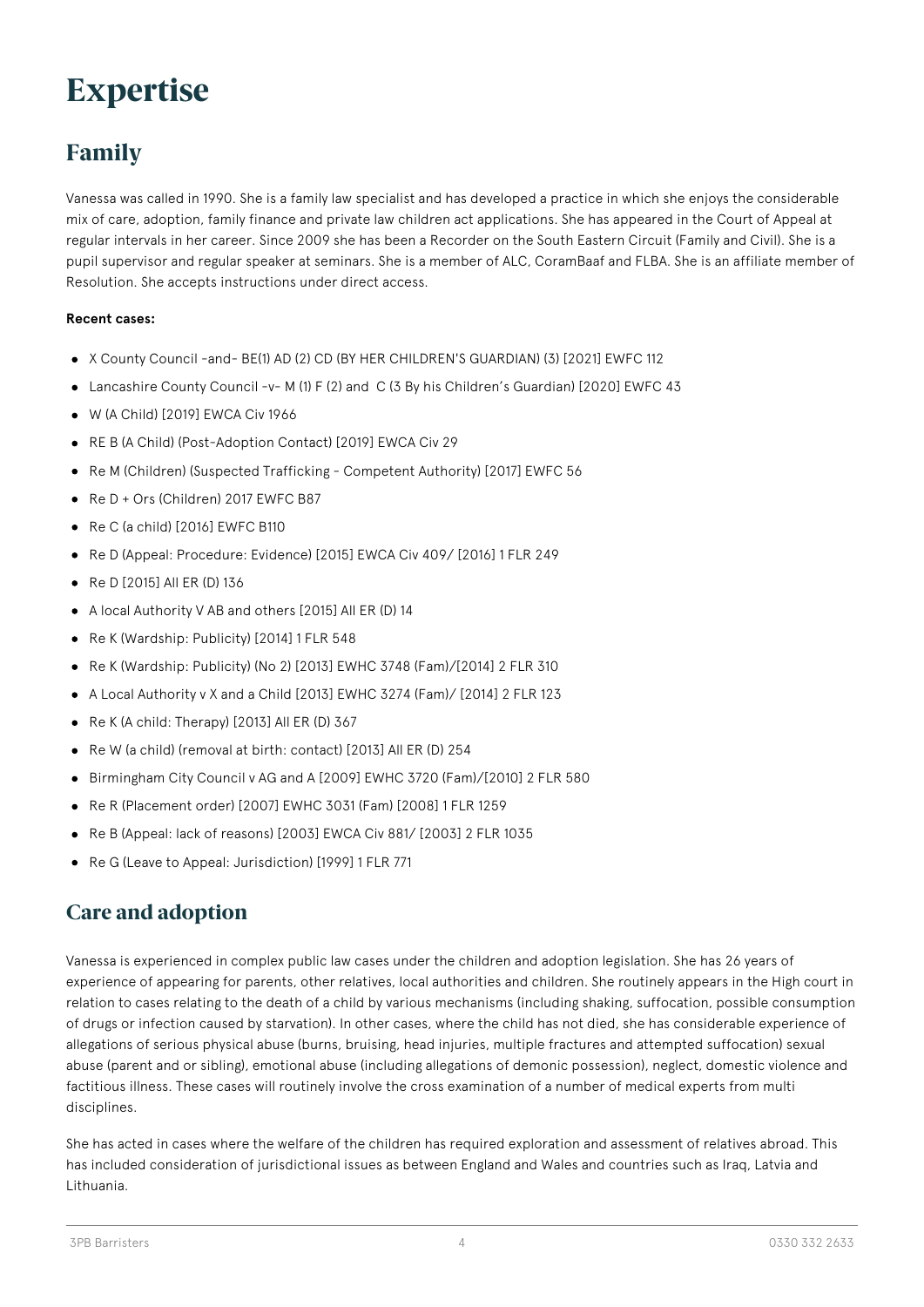She has acted in such cases involving Human Trafficking and cases involving the use of the Inherent Jurisdiction to enable a child to be securely accommodated in another country.

Her practice has included protective orders for young females encompassing forced marriage, female genital mutilation, declarations that a marriage was unlawful (coercion and rape) and reporting restriction orders.

She has represented parents from differing economic, cultural, social background and ages. Some may have issues such as drug, alcohol dependency, mental health difficulties, language difficulties or a combination of these problems.

#### **Finance**

Over the last 28 years Vanessa has accumulated extensive experience in applications arising in financial remedies, Schedule 1 of the Children Act 1989, the Inheritance (Provision for Family and Dependants) Act 1975 and more recently disputes involving civil partners. Her financial remedy work has included applications to set aside consent orders and presenting or opposing appeals. She is required routinely to conduct cases involving parties of medium to high net worth, business accounts, forensic expert reports and pension issues. Some interesting points have included consideration of the implications for a Wife following a foreign divorce, the consequences following a spouse's bankruptcy, an application to enforce maintenance arrears once the Husband's mortgage fraud was identified and the approach to a personal injury award as a resource for the Husband.

Vanessa will often be instructed at an early stage when attempts are being made to resolve the financial aspect of separation, before court proceedings have been issued.

Vanessa has also been instructed to deal with other matters within the parties' dispute including successfully resisting applications to set aside entitlement to decree nisi in two separate cases.

Her clients have been from a wide background including those with physical or mental disability. These have involved instructions being taken from a Deputy acting for the protected party (P) or from the Official Solicitor.

### **Remote FDR Hearing Service**

Vanessa is available for private remote FDR hearings. For more information on private remote FDR hearings please click [here](https://www.3pb.co.uk/expertise/family/remote-fdr-hearing/#js-order-barristers=call).

### **Private law**

Vanessa has wide experience in private law applications, including cases where serious allegations of sexual abuse, physical abuse (against either the partner and or the child) or emotional abuse (against either the partner and or the child) and parental alienation have featured.

These cases have often included other issues such as the local authority becoming involved with the family, consideration of the child or children being separately represented and implacable hostility being shown by one parent to the other post separation. Vanessa has been involved in cases where the court has contemplated and changed the child's living arrangements following a determination that the parent with care has been attempting to alienate the child from the other parent.

Vanessa has also been involved in cases featuring permission for children to travel out of the jurisdiction whether permanently or temporarily. Her cases have involved such varied countries as Kenya, Thailand, Australia and Spain.

### **Articles**

3PB's specialist family law barrister Vanessa Meachin QC reviews the rise of private FDR hearings.

#### [View Article](https://www.3pb.co.uk/content/uploads/The-Rise-of-the-Private-FDR-Vanessa-Meachin-QC-16-04-2020.pdf)